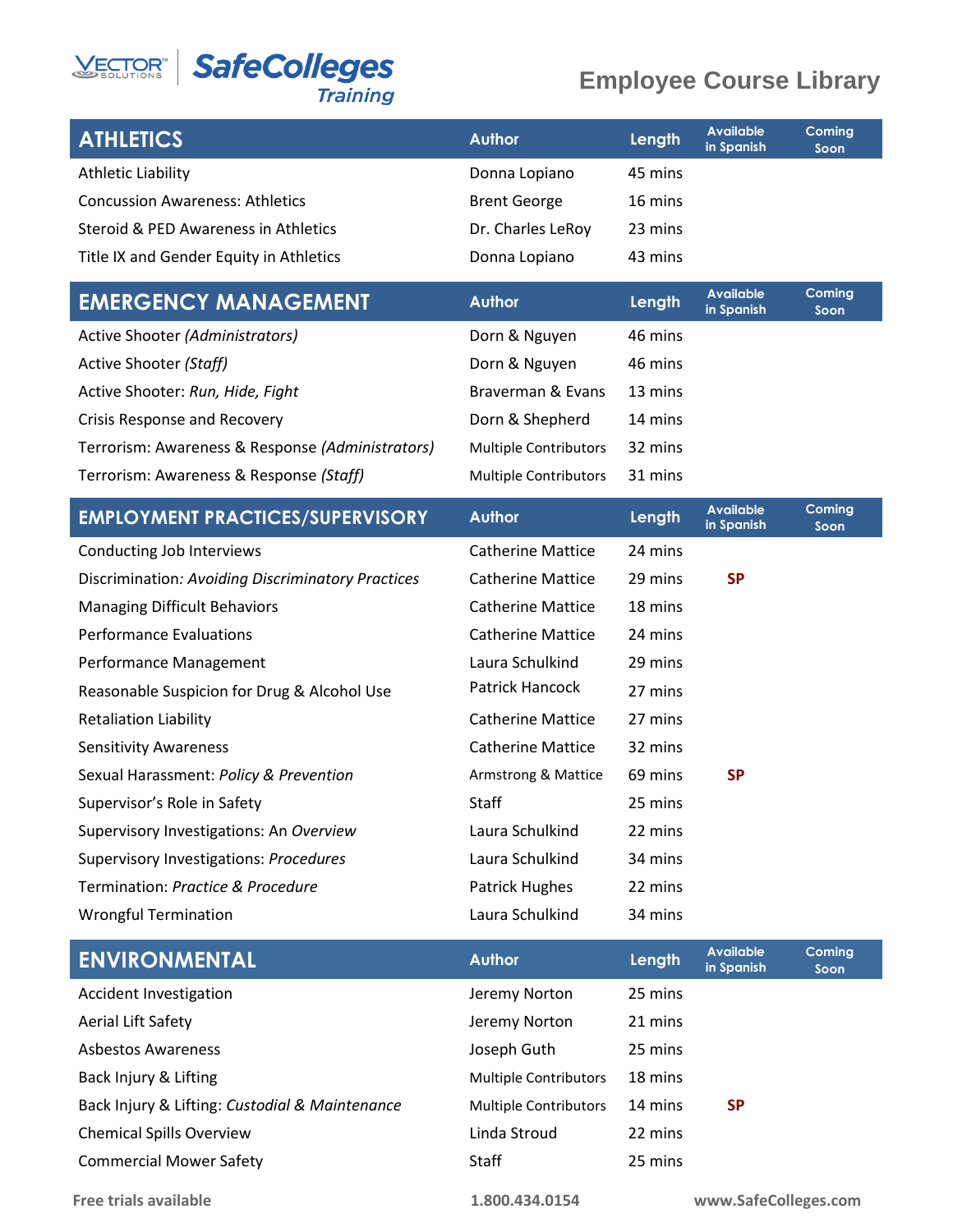

#### **Employee Course Library**

| <b>ENVIRONMENTAL, CONT.</b>                | <b>Author</b>                | Length  | <b>Available</b><br>in Spanish | <b>Coming</b><br>Soon |
|--------------------------------------------|------------------------------|---------|--------------------------------|-----------------------|
| <b>Compressed Gas Safety</b>               | Mike Peterman                | 13 mins |                                |                       |
| <b>Confined Spaces</b>                     | Bryan Visscher               | 18 mins | <b>SP</b>                      |                       |
| Electrical Safety: Complete                | Bryan Visscher               | 25 mins |                                |                       |
| <b>Electrical Safety: Primer</b>           | Bryan Visscher               | 17 mins |                                |                       |
| <b>Energy Conservation</b>                 | Bryan Visscher               | 17 mins |                                |                       |
| Eye & Face Protection                      | James Vaughan                | 12 mins | <b>SP</b>                      |                       |
| <b>Facility Emergencies</b>                | Bryan Visscher               | 21 mins |                                |                       |
| <b>Fall Protection</b>                     | Bryan Visscher               | 24 mins |                                |                       |
| Fire and Explosion Hazards                 | John Snider                  | 25 mins |                                |                       |
| Fire Extinguisher Safety                   | Mike Peterman                | 12 mins |                                |                       |
| <b>Forklift Safety</b>                     | Jeremy Norton                | 17 mins |                                |                       |
| Hand & Power Tool Safety                   | Jeremy Norton                | 23 mins | <b>SP</b>                      |                       |
| Hazard Communications: Right to Understand | Linda Stroud                 | 26 mins | <b>SP</b>                      |                       |
| <b>Hearing Loss Prevention</b>             | Vaughan & Sommer             | 13 mins |                                |                       |
| <b>Heat Illness Prevention</b>             | <b>Staff</b>                 | 15 mins |                                |                       |
| <b>Indoor Air Quality Awareness</b>        | <b>Rich Prill</b>            | 22 mins |                                |                       |
| Integrated Pest Management                 | Janet Hurley                 | 24 mins |                                |                       |
| Ladder Safety                              | Vaughan & Sommer             | 21 mins | <b>SP</b>                      |                       |
| <b>Lead Safety Awareness</b>               | Bryan Visscher               | 14 mins |                                |                       |
| Lockout/Tagout: Energy Release             | Vaughan & Sommer             | 13 mins |                                |                       |
| Material Safety Data Sheets (MSDS)         | Vaughan & Sommer             | 15 mins |                                |                       |
| <b>Mercury Spills</b>                      | Kurt Poulsen                 | 14 mins |                                |                       |
| <b>Office Ergonomics</b>                   | James Vaughan                | 13 mins |                                |                       |
| Personal Protective Equipment (PPE)        | Lisa Yu                      | 15 mins |                                |                       |
| Respirable Crystalline Silica Awareness    | Bryan Visscher               | 16 mins |                                |                       |
| <b>Respiratory Protection</b>              | Jeremy Norton                | 17 mins |                                |                       |
| <b>Safety Committee Operations</b>         | Jeremy Norton                | 16 mins |                                |                       |
| Safety Data Sheets (SDS)                   | Linda Stroud                 | 19 mins | <b>SP</b>                      |                       |
| <b>Scaffolding Safety</b>                  | Jeremy Norton                | 22 mins |                                |                       |
| Science Lab Safety                         | Kurt Poulsen                 | 25 mins |                                |                       |
| <b>Science Laboratory Chemical Spills</b>  | Linda Stroud                 | 28 mins |                                |                       |
| <b>Scissor Lift Safety</b>                 | Jeremy Norton                | 21 mins |                                |                       |
| Slips, Trips & Falls                       | <b>Multiple Contributors</b> | 24 mins | <b>SP</b>                      |                       |
| <b>Stormwater Management</b>               | Samantha Brown               | 24 mins |                                |                       |
| Trenching & Excavation Safety              | Jeremy Norton                | 19 mins |                                |                       |
| <b>Utility Cart Safety</b>                 | <b>Staff</b>                 | 17 mins |                                |                       |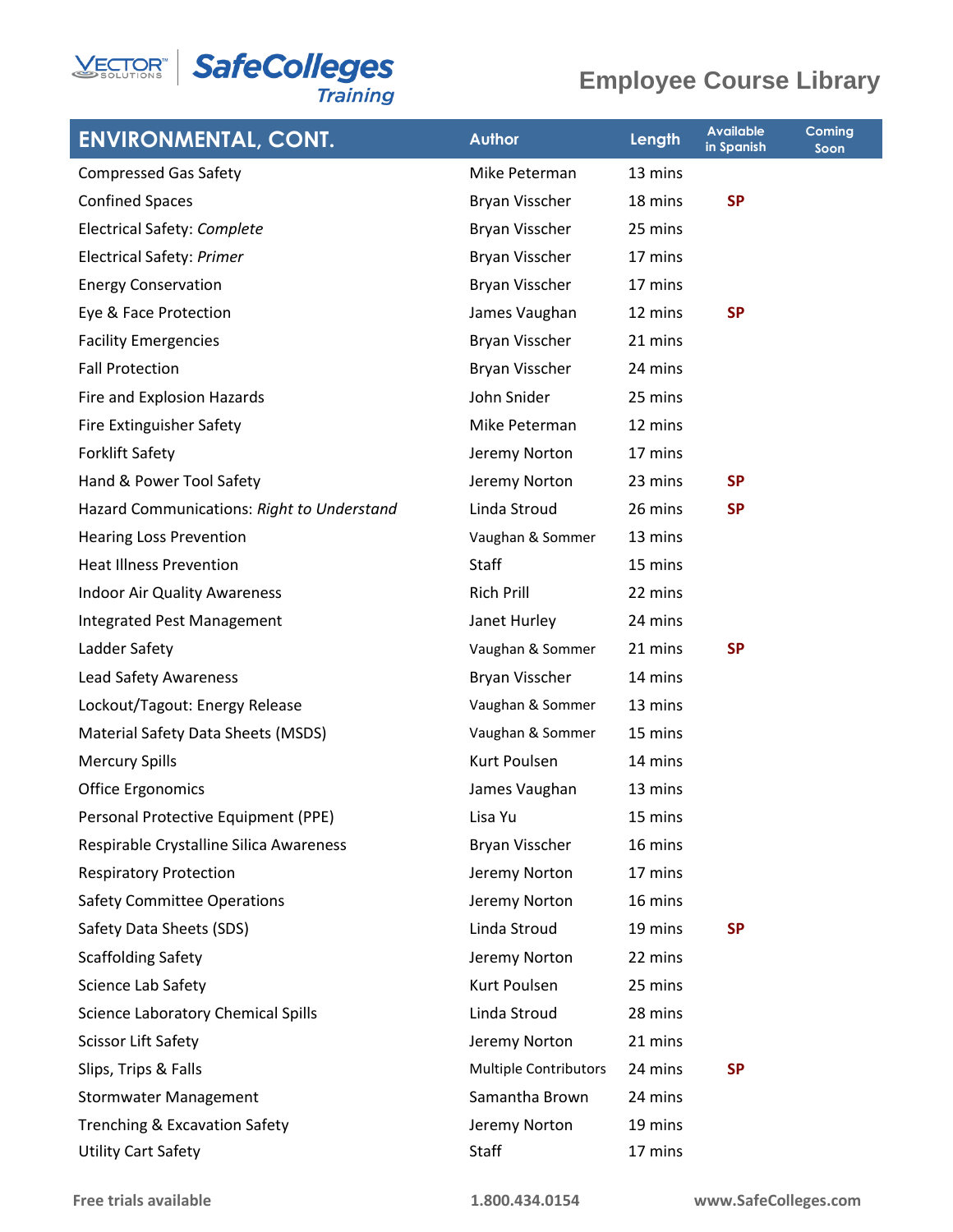# **VECTOR<sup>®</sup> SafeColleges**

### **Employee Course Library**

|  | ıraınıl |  |  |
|--|---------|--|--|
|  |         |  |  |

| <b>ENVIRONMENTAL, CONT.</b>                 | <b>Author</b>                | Length  | Available<br>in Spanish | Coming<br>Soon |
|---------------------------------------------|------------------------------|---------|-------------------------|----------------|
| <b>Water Damage Prevention</b>              | <b>Bryan Visscher</b>        | 28 mins |                         |                |
| Welding, Cutting & Brazing Safety Awareness | Jeremy Norton                | 22 mins |                         |                |
| Workplace Injury Prevention                 | <b>Multiple Contributors</b> | 20 mins |                         |                |

| <b>HEALTH</b>                                                       | <b>Author</b>            | Length  | <b>Available</b><br>in Spanish | Coming<br>Soon |
|---------------------------------------------------------------------|--------------------------|---------|--------------------------------|----------------|
| AED (Automated External Defibrillators)                             | Lucinda Mejdell-Awbry    | 19 mins |                                |                |
| Bloodborne Pathogens Exposure Prevention: Complete                  | Vaughan & Sommer         | 18 mins |                                |                |
| Bloodborne Pathogens Exposure Prevention: Refresher                 | Vaughan & Sommer         | 13 mins |                                |                |
| Cardiopulmonary Resuscitation (CPR)                                 | Tibbitts & Eastman       | 13 mins |                                |                |
| <b>Common Illness Prevention</b>                                    | Lucinda Mejdell-Awbry    | 13 mins |                                |                |
| <b>Coronavirus Awareness</b>                                        | Staff                    | 8 mins  |                                |                |
| Coronavirus: CDC Guidelines for Making & Using Cloth Face Coverings | Staff                    | 9 mins  |                                |                |
| Coronavirus: Cleaning and Disinfecting Your Workplace               | Staff                    | 10 mins |                                |                |
| Coronavirus: Managing Stress and Anxiety                            | Staff                    | 10 mins |                                |                |
| Coronavirus: Preparing Your Household                               | Staff                    | 9 mins  |                                |                |
| Coronavirus: Reopening Your Organization                            | Staff                    | 8 mins  |                                |                |
| Coronavirus: Transitioning to a Remote Workforce                    | Staff                    | 9 mins  |                                |                |
| <b>First Aid</b>                                                    | Lucinda Mejdell-Awbry    | 31 mins |                                |                |
| Health Emergencies: Asthma Awareness                                | Carol Jones              | 13 mins |                                |                |
| Health Emergencies: Diabetes Awareness                              | Tibbitts & Eastman       | 10 mins |                                |                |
| Health Emergencies: Hemophilia                                      | Tibbitts & Eastman       | 8 mins  |                                |                |
| Health Emergencies: Life-Threatening Allergies                      | Carol Jones              | 9 mins  |                                |                |
| Health Emergencies: Overview                                        | Tibbitts & Eastman       | 21 mins |                                |                |
| Health Emergencies: Seizures                                        | Janell Eastman           | 11 mins |                                |                |
| <b>HIV/AIDS Awareness</b>                                           | Carol Jones              | 6 mins  |                                |                |
| <b>MRSA Awareness</b>                                               | Lucinda Mejdell-Awbry    | 12 mins |                                |                |
| Opioid Overdose Response                                            | Lucinda Mejdell-Awbry    | 18 mins |                                |                |
| Pandemic Flu                                                        | Sonayia Shepherd         | 19 mins |                                |                |
| Severe Bleeding Response: Wound Packing & Tourniquet Use            | Lucinda Mejdell-Awbry    | 12 mins |                                |                |
| <b>Stress Management</b>                                            | <b>Catherine Mattice</b> | 29 mins |                                |                |
| <b>Student Mental Health</b>                                        | Dr. Bonnie Hedrick       | 11 mins |                                |                |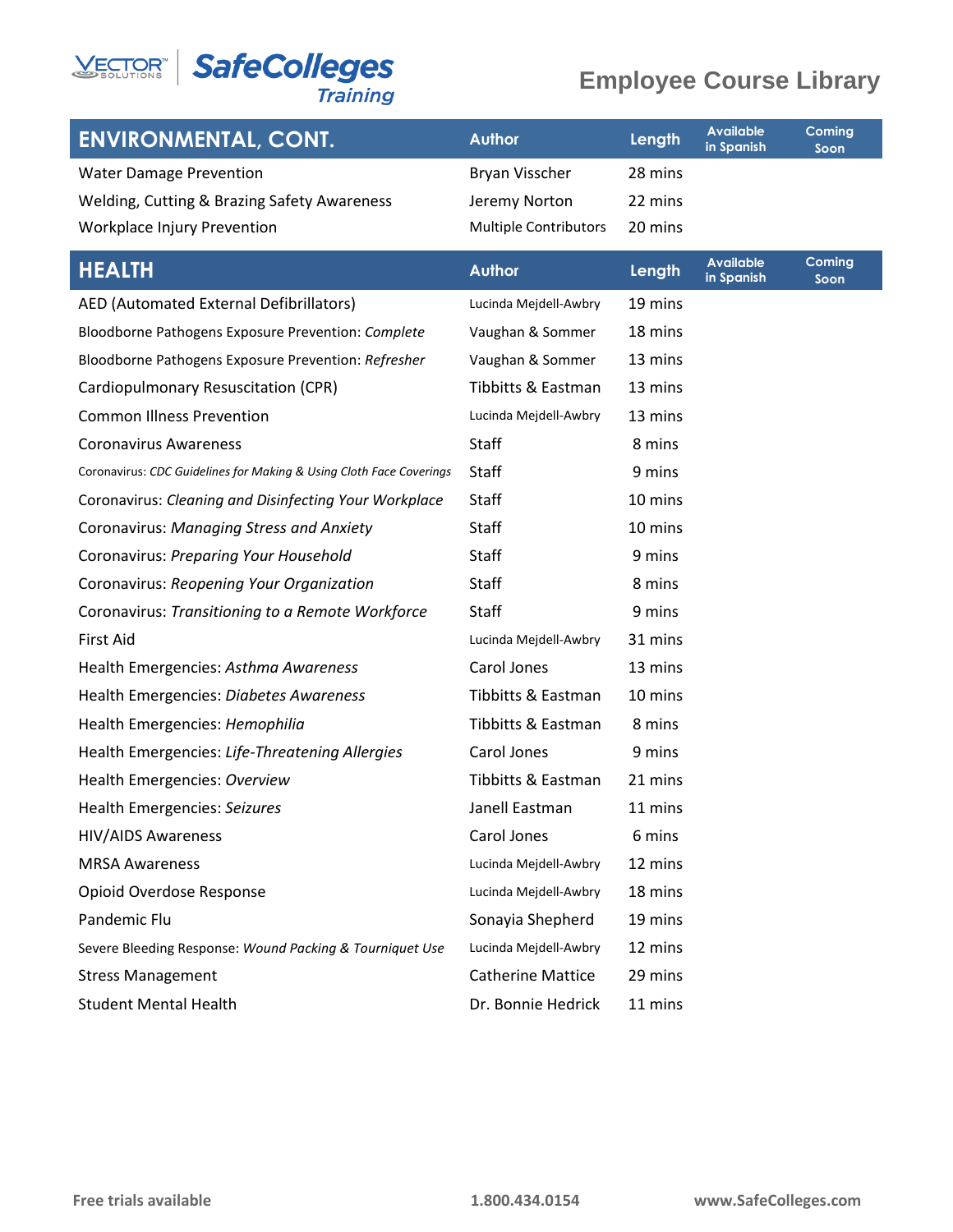**VECTOR<sup>®</sup> SafeColleges** Training

#### **Employee Course Library**

| <b>HUMAN RESOURCES</b>                                  | <b>Author</b>                | Length  | <b>Available</b><br>in Spanish | Coming<br>Soon |
|---------------------------------------------------------|------------------------------|---------|--------------------------------|----------------|
| Americans with Disabilities Act Overview                | William Goren                | 31 mins | <b>SP</b>                      |                |
| <b>Boundary Invasion</b>                                | Patterson & Austin           | 23 mins | <b>SP</b>                      |                |
| Camps on Campus: Keeping Minors Safe                    | Staff                        | 12 mins |                                |                |
| Clery Act Overview                                      | <b>Alison Kiss</b>           | 27 mins |                                |                |
| Conflict Management: Staff-to-Staff                     | Hazler & Carney              | 14 mins |                                |                |
| <b>Customer Service: Administration</b>                 | Staff                        | 11 mins |                                |                |
| <b>Customer Service: Faculty</b>                        | Staff                        | 9 mins  |                                |                |
| <b>Customer Service: Support Staff</b>                  | Staff                        | 9 mins  | <b>SP</b>                      |                |
| Discrimination Awareness in the Workplace               | <b>Catherine Mattice</b>     | 14 mins | <b>SP</b>                      |                |
| Diversity and Inclusion: Faculty and Staff              | Michelle Issadore            | 11 mins |                                |                |
| Diversity Awareness: Staff-to-Staff                     | <b>Catherine Mattice</b>     | 23 mins |                                |                |
| Drug Free Workplace                                     | Jeremy Norton                | 22 mins |                                |                |
| FACTA: Identity Theft & Consumer Protections            | Staff                        | 13 mins |                                |                |
| Family Medical Leave Act (FMLA)                         | <b>Catherine Mattice</b>     | 15 mins |                                |                |
| FERPA: Confidentiality of Records                       | <b>Staff</b>                 | 15 mins | <b>SP</b>                      |                |
| General Ethics in the Workplace                         | <b>Catherine Mattice</b>     | 16 mins |                                |                |
| <b>HIPAA Overview</b>                                   | Jonathan Tomes               | 18 mins |                                |                |
| Sexual Harassment: Staff-to-Staff: Complete             | Staff                        | 29 mins |                                |                |
| Sexual Harassment: Staff-to-Staff: Refresher            | Staff                        | 15 mins |                                |                |
| <b>Title IX and Sexual Harassment</b>                   | Michelle Issadore            | 36 mins | <b>SP</b>                      |                |
| Title IX and Sexual Violence Prevention*                | Dr. Steve Pearlman           | 28 mins |                                |                |
| Title IX: Regulations and Roles Overview                | <b>AALRR</b>                 | 36 mins |                                |                |
| Title IX: Roles of Employees                            | <b>Multiple Contributors</b> | 24 mins |                                |                |
| <b>Title VI Overview</b>                                | Staff                        | 33 mins |                                |                |
| Workplace Bullying: Awareness & Prevention              | <b>Catherine Mattice</b>     | 20 mins |                                |                |
| Workplace Violence: Awareness & Prevention (Employee)   | <b>Catherine Mattice</b>     | 20 mins | <b>SP</b>                      |                |
| Workplace Violence: Awareness & Prevention (Supervisor) | <b>Catherine Mattice</b>     | 28 mins | <b>SP</b>                      |                |

*\*Course can be added for an additional fee*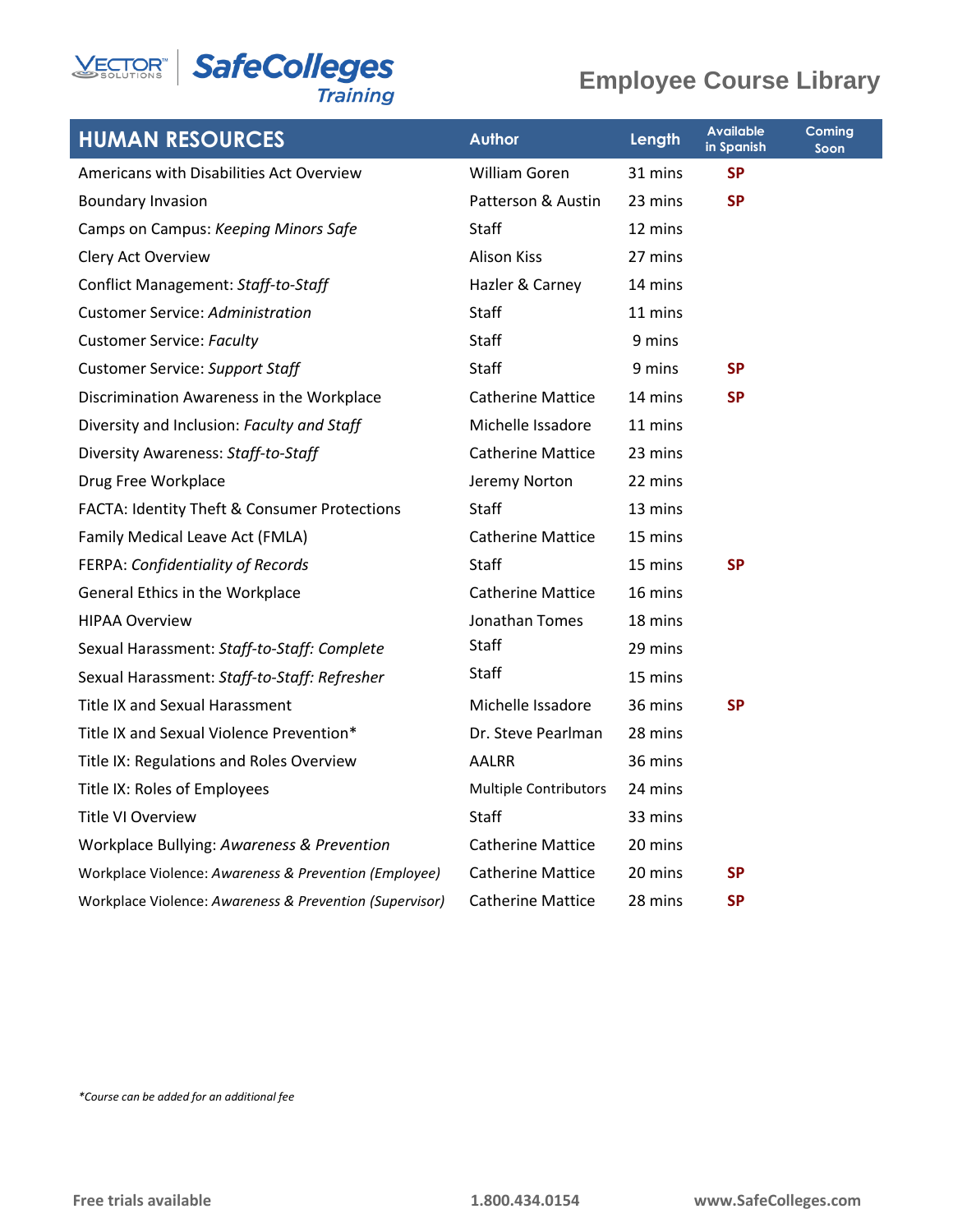

#### **SafeColleges Training**

#### **Employee Course Library**

| <b>INFORMATION TECHNOLOGY</b>                                   | <b>Author</b>   | Length  | <b>Available</b><br>in Spanish | Coming<br>Soon |
|-----------------------------------------------------------------|-----------------|---------|--------------------------------|----------------|
| <b>Browser Security Basics</b>                                  | Pete Just       | 15 mins |                                |                |
| Copyright Infringement                                          | William Stepien | 22 mins |                                |                |
| Cybersecurity                                                   | Pete Just       | 13 mins |                                |                |
| <b>Email and Messaging Safety</b>                               | Pete Just       | 12 mins |                                |                |
| <b>Password Security Basics</b>                                 | Pete Just       | 7 mins  |                                |                |
| Payment Card Industry Data Security Standard (PCI DSS) Overview | Pete Just       | 13 mins |                                |                |
| <b>Protection Against Malware</b>                               | Pete Just       | 15 mins |                                |                |
| <b>NUTRITION SERVICES</b>                                       | <b>Author</b>   | Length  | <b>Available</b><br>in Spanish | Coming<br>Soon |
| Food Safety & Kitchen Sanitation                                | Art Dunham      | 13 mins |                                |                |
| Food Service Equipment: Safe Use                                | Art Dunham      | 28 mins |                                |                |
| Food Service Equipment: Sanitation                              | Art Dunham      | 22 mins |                                |                |
| <b>Foodborne Illnesses</b>                                      | Art Dunham      | 19 mins |                                |                |
| <b>HACCP: Hazard Analysis &amp; Critical Control Points</b>     | Art Dunham      | 23 mins |                                |                |
| <b>Nutrition Basics</b>                                         | Art Dunham      | 21 mins |                                |                |
| <b>SECURITY</b>                                                 | <b>Author</b>   | Length  | <b>Available</b><br>in Spanish | Coming<br>Soon |
| <b>Arson Awareness &amp; Prevention</b>                         | John Snider     | 31 mins |                                |                |
| Campus Security Authorities: Roles & Responsibilities           | <b>Staff</b>    | 13 mins |                                |                |
| <b>Copper Theft Awareness</b>                                   | Staff           | 9 mins  |                                |                |

Safety Basics for Security Staff Keenan & Associates 22 mins Visual Weapons Screening The Corollate Corollary Born & Shepherd 15 mins